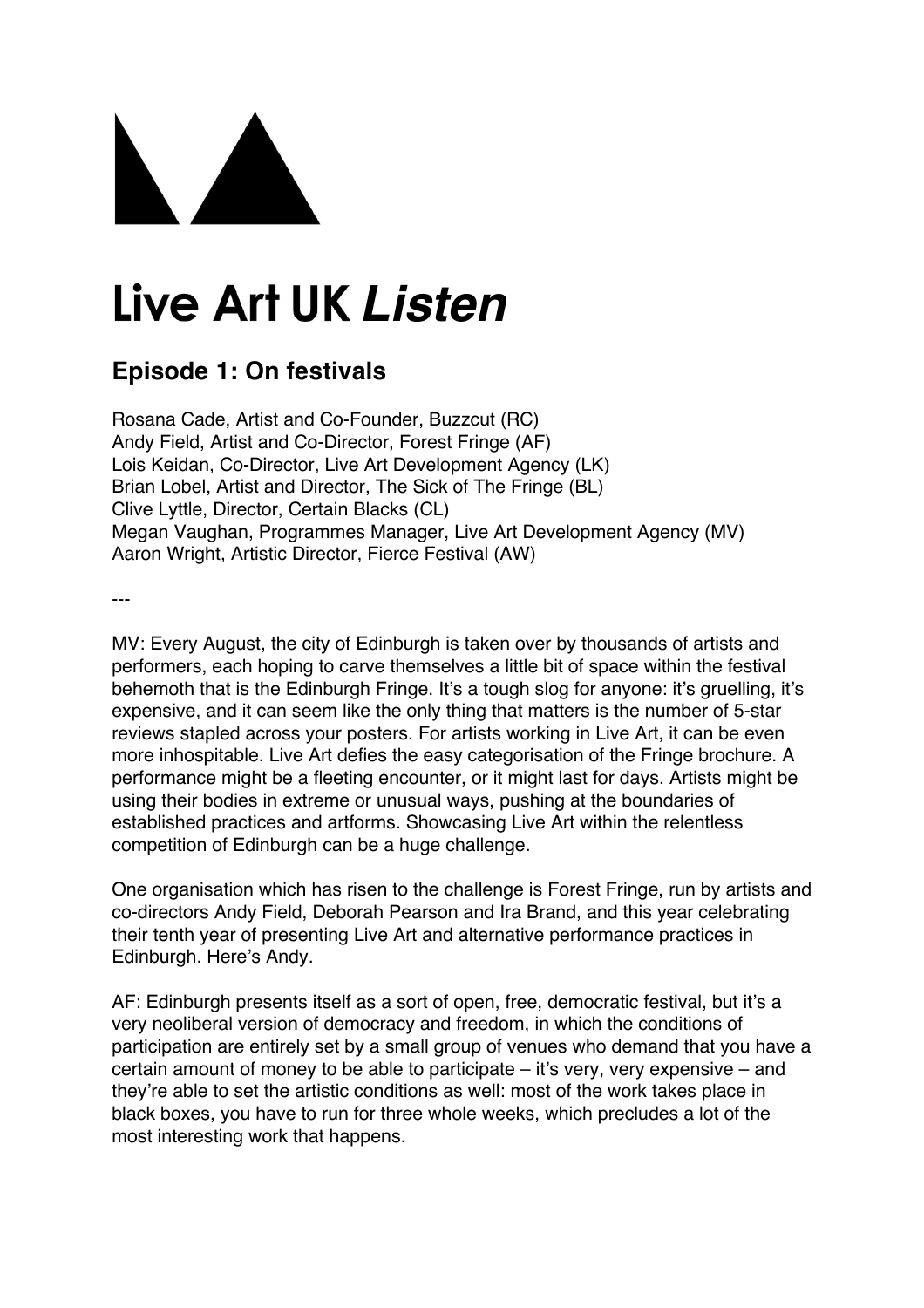Our collective presence in Edinburgh continues to be, to a degree, a political act. It's something that we all continue to do even though a lot of the artists we work with, whether it be Tim Etchells or Action Hero or Brian Lobel, are artists who probably don't need to be in Edinburgh anymore, but continue to choose to do so, and continue to choose to do so with us, with Forest Fringe, because it feels important that we are making a space within the world's busiest arts festival to proclaim an alternative way of working, alternative forms of performance, and alternative aesthetic and political ideas.

MV: Here's Brian Lobel, director of The Sick of the Fringe, and one of this year's Forest Fringe artists, who has made a series of intimate and provocative works about his body and his experience of cancer.

BL: It's hard to sell your work about your body, especially when it's not a body that people privilege or celebrate. So me having a body that was about cancer and awkward sexuality and difficulty and infertility and things like that made people uncomfortable and made it hard to market the work, makes it hard to think about the work, and people are so often told to stop talking about it. Maybe you do get one show about cancer or one show about your trauma, but then… *'shut up about it'*, which is really a way of saying they shouldn't have made it in the first place. What I want is more shows, more ideas, more nuance to these narratives.

MV: My name is Megan Vaughan and I work for the Live Art Development Agency. We're one of 27 organisations that make up Live Art UK: a network of venues, festivals and producers working locally and nationally to promote Live Art practices and share the work of the incredible, groundbreaking artists working in this field. In this podcast, we're going to be sharing some thoughts and experiences on Live Art festivals: their history, their economics, and their culture of community. Here's Aaron Wright, Artistic Director of Fierce, a Live Art festival in Birmingham, and also a member of the Steakhouse Collective.

AW: So I *love* festivals. I've always gone to festivals. Initially as a 15 year old, going and rioting at Reading Festival every year and then growing up a little bit and being now a Glastonbury veteran. I'm really interested in those temporary environments that are created. Then obviously I started going to arts festivals and I think arts festivals are obviously different to music festivals in that they're, y'know, you're not stuck in a field for a week, but the potential for dialogue at them is much richer.

Something strange happens in these temporary spaces. They become sort of… visions of utopia, much like nightclubs. Nightclubs are these temporary environments that last for a night. Dancefloors are inherently utopian places and I think that's fascinating. I think they offer an insight into a better world and offer us potential for how we could be living. And also I just think now more than ever it's important that people actually congregate in physical, public space.

MV: There are loads of festivals in the calendar now, but it wasn't always that way. Here's Lois Keidan, co-director of the Live Art Development Agency.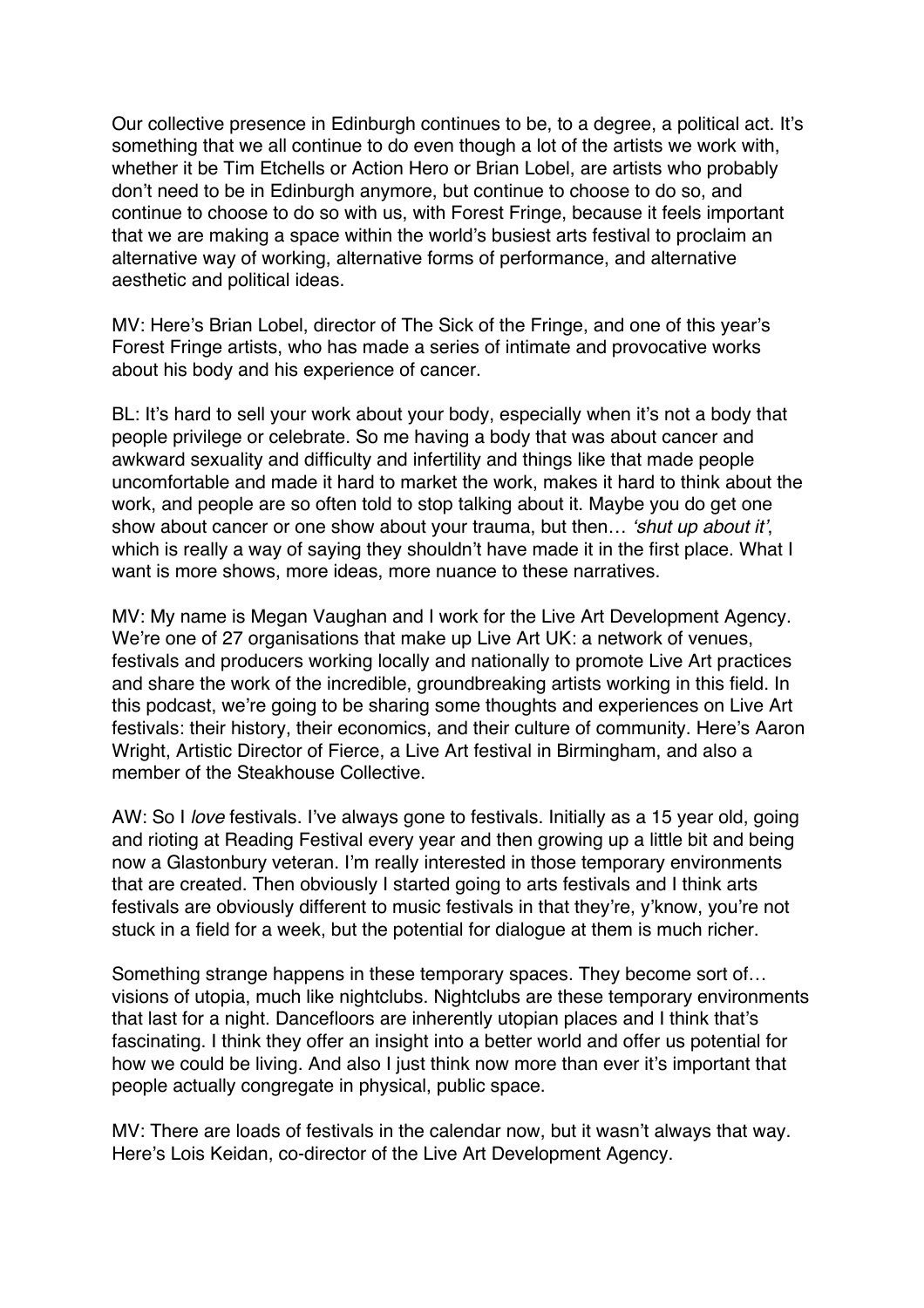LK: Well I've been working in Live Art longer than many Live Art practitioners have been alive so it gives me a particular vantage point to look at the evolution of Live Art and festivals. For many years, the only sort of Live Art festivals as such were the National Review of Live Art which was started in Nottingham then was itinerant for a couple of years, in London, then it relocated to Glasgow, firstly within the Third Eye Centre and then within CCA, as the Third Eye Centre turned into, and then it went peripatetic again and was at The Arches and at Tramway. In each of those incarnations the festival sort of took a different shape but many of its core characteristics were still in place. It offered a context for audiences to see emergent artists and it offered a context for emergent artists to introduce their work to the world, it offered a context for commissioned work – for new work to be created specifically for the National Review of Live Art which would then go on to have a longer life – and it was also a context for international and UK artists to present existing pieces of work. And it was a really important festival partly because it was the *only* festival, but also because it did do this strange mix of encouraging intergenerational dialogues and collaborations, a chance to see the work of mature artists and, more importantly, a chance to see the work of the artists of tomorrow, today, through the platform.

The only other festival that was really happening that was dedicated to Live Art was a festival also starting in Nottingham called Contemporary Archives, that then morphed into the Now Festival, and by the time the Now Festival ceased to be, and I can't remember the exact dates of that, but by the time that festival ceased to be, many more festivals had begun to emerge. Dedicated Live Art festivals, some that were part of venue programming, that then went on to have a life of their own, like In Between Time, which was part of the Arnolfini's programme and then became an independent festival, but also other initiatives, such as Wunderbar in Newcastle, Fierce Festival obviously started in the 1990s in the West Midlands, in Birmingham. So, since the early days of the National Review, more and more dedicated Live Art festivals have emerged.

MV: And live artists are now finding opportunities in larger and broader festivals too.

LK: So at the same time as all of these different Live Art festivals have evolved, there's also been an embrace of Live Art practices within other festival contexts. LIFT, for example, in London, has always operated sort of at the edges of Live Art. It's always supported Live Art activities within the wider framework of a festival of international experimental theatre works, but then other festivals such as Norfolk and Norwich, such as Manchester International Festival, have all sort of recognised the way that Live Art practices can contribute to a festival menu, and to different forms of audience engagement.

AW: I sort of see Fierce almost as a festival of counterculture in many respects. I think at the heart of Fierce is this core enquiry into pop culture, and how the underground rubs up against the mainstream. I really encourage a much more crossdisciplinary approach. I'm not so bothered what it's called. I think it's useful to have terminologies and categories for funding reasons and for strategic reasons but particularly in how I plan to programme Fierce, I think you'll be seeing things that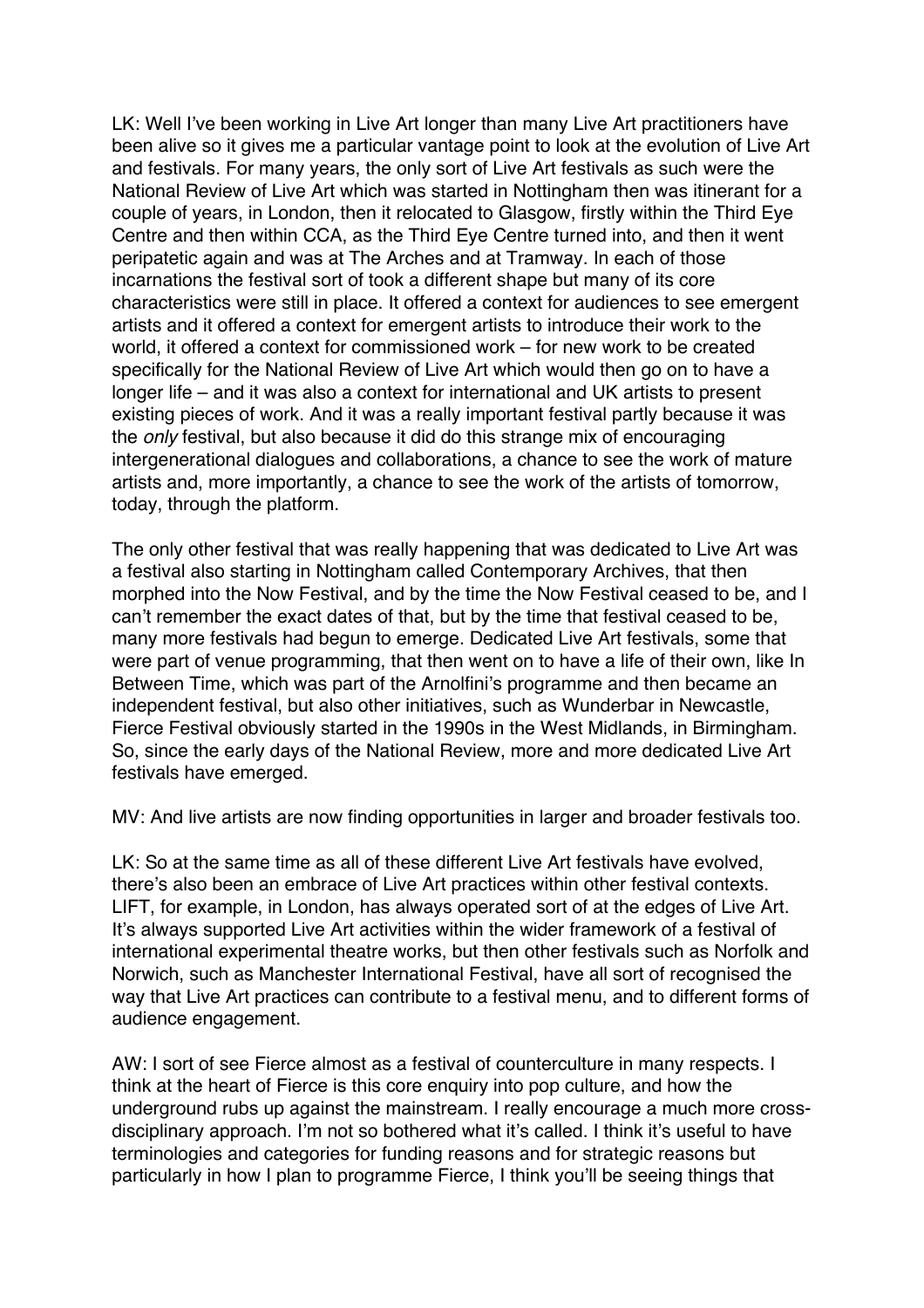might look like a gig in there, that might look like a film in there, that might look like a piece of theatre, that might look like performance art, that might just look like something really bloody weird on your local high street.

MV: As well as being a natural home for experimental performance artists, Live Art festivals have an excellent tradition of showcasing artists who may be overlooked because they don't conform to assumptions about who artists are or what they look like. Here's Clive Lyttle, director of Certain Blacks festival.

CL: Certain Blacks comes with a tagline: we do what we want to. And we want to break the view that diverse organisations should just present, should just be presenting, one sort of work or heritage work. We want to present cutting edge work really. It started because I felt a need to present diverse art work, and when I say diverse, I mean diverse in its broadest sense. My background as a black person, I support a lot of artists from different backgrounds and different ranges, but I also wanted to do an organisation which wasn't typecast, which wasn't put into one particular box. We'll present everything. We've done music, we've done VJs, cut-up stuff, we've got a big interest in presenting Live Art, and theatre as well. There was a real demand for it. There was a real demand for the diverse work. I mean, Lady Vendredi is… you can see her as a sort of performance artist, you could see her as a musician, you could see it as immersive theatre. It's very much Live Art from a different angle. What I would like to see in the future is for there to be more diverse live artists out there. Live Art comes with its inherent diversity. Definitely, there is a lot of LGBT artists – there's a big range of different artists – but I still think there is a space for the support and development of artists from more diverse BAME backgrounds.

MV: Festivals are a hugely important playground for artists at the early stages of their career, or who are just looking for an opportunity to try out ideas in a supportive, creative environment.

CL: One of the things that we did with this festival was… it wasn't just presenting the work, but it was enabling the artists to rework the work for the spaces, so we supported the rehearsal period of a couple of the shows. I think it's very important for festivals not just to programme work in, but to support the development of that work so it can be seen in its best context.

MV: Here's Rosana Cade. Along with Nick Anderson, she founded the artist-led Buzzcut festival in Glasgow.

RC: Even though Buzzcut now has quite a high profile, when it started, obviously it didn't, and a lot of people saw it as a place where they could try something out, and I think that's really important for artists to have that space, and so we try to maintain that by programming stuff that isn't finished, artists who are taking a risk, and because it's such a big programme – we have about 60 performance across 5 days, and all the audiences are paying what they can, they're choosing how much they want to pay for their ticket – I think that creates a real atmosphere of generosity amongst the people that are there.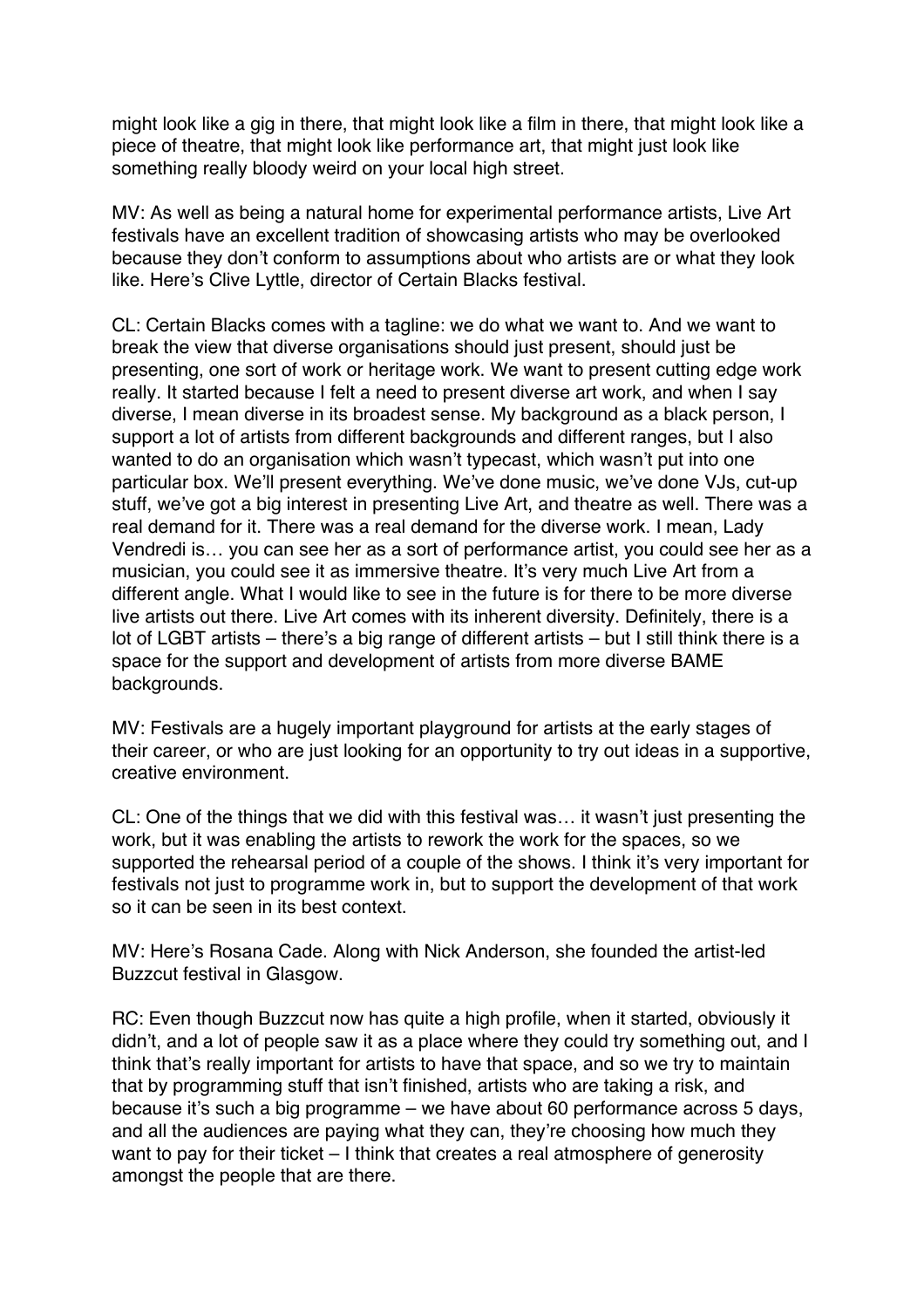MV: Buzzcut are one of the newest Live Art festivals around. When they started, they were responding to a direct need from the artistic community in Glasgow.

RC: At the time that we'd graduated, the National Review of Live Art had finished and that had been going for 30 years, and that had been something we'd really loved going to when we were students and it felt like there were a few other festivals that were disappearing from the scene in Glasgow. I think a lot of people in the community were feeling this loss and yeah, asking what might happen next. I suppose we were both quite young, and didn't have loads of other stuff that we were doing so we, one morning, just though 'oh, why don't we try and put on a festival?' We have an open application process so we see it as sort of a collaboration between us and the artists that want to come. We're saying 'this is what we can offer' and you offer this and we'd not, like, buying anyone's work or anything like that, and we'd never… I don't think we'd ever be picking work from stuff we'd seen; it's always about the artist saying 'oh, I want to come and be involved in Buzzcut'.

MV: Live Art festivals are funded in many different ways, but whatever the budget, festival organisers have to make limited cash go a long way. Festivals like Forest Fringe and Buzzcut use a pay-what-you-can model, removing as many barriers to accessing the work as they can. This means that the offer that they make to artists also has to be about more than just money.

AF: None of the artists that I know are making art because they think it's a sort of… the most stable and reliable way in which they could earn an income. In fact, quite the opposite in most cases. And so you've got a number of other priorities for what you want. You want, kind of, pastoral care, community, a sense of a space of radical possibility, a kind of… a place in which you can gather and be together and feel like you're doing something collectively about the awfulness of the world, and that is… I think that understanding that, or having perhaps a first-hand understanding of what we really love and really value in the places that we go to as artists helps us to shape Forest Fringe in that way, to really emphasise the care that we try and give to artists, the sense of community that we try and nourish.

RC: In order to pay everyone how we'd want to pay them, with the scale of the festival that we do, we'd need maybe like a million pounds, and I don't think that's an exaggeration. At that first time we were responding to our artistic community and wanting to do something for them, through our own experiences of being artists and what it was like for us when we went to other festivals. So because we didn't have any money we straight away forced to think about what else is of value. If you can't offer people money, what can you offer them? I think that question has stuck as part of our practice. Whilst I do really think that artists should be paid, I also think that money isn't the only thing of value you can get from a festival.

AF: Powerlessness is something that I think artists feel quite regularly, for a variety of reasons, in numerous and many different venues that they go to, and although I'm not suggesting that there is sort of total egalitarianism at Forest Fringe – far from it – actually, the fact that we not only are artists but the fact that we also present our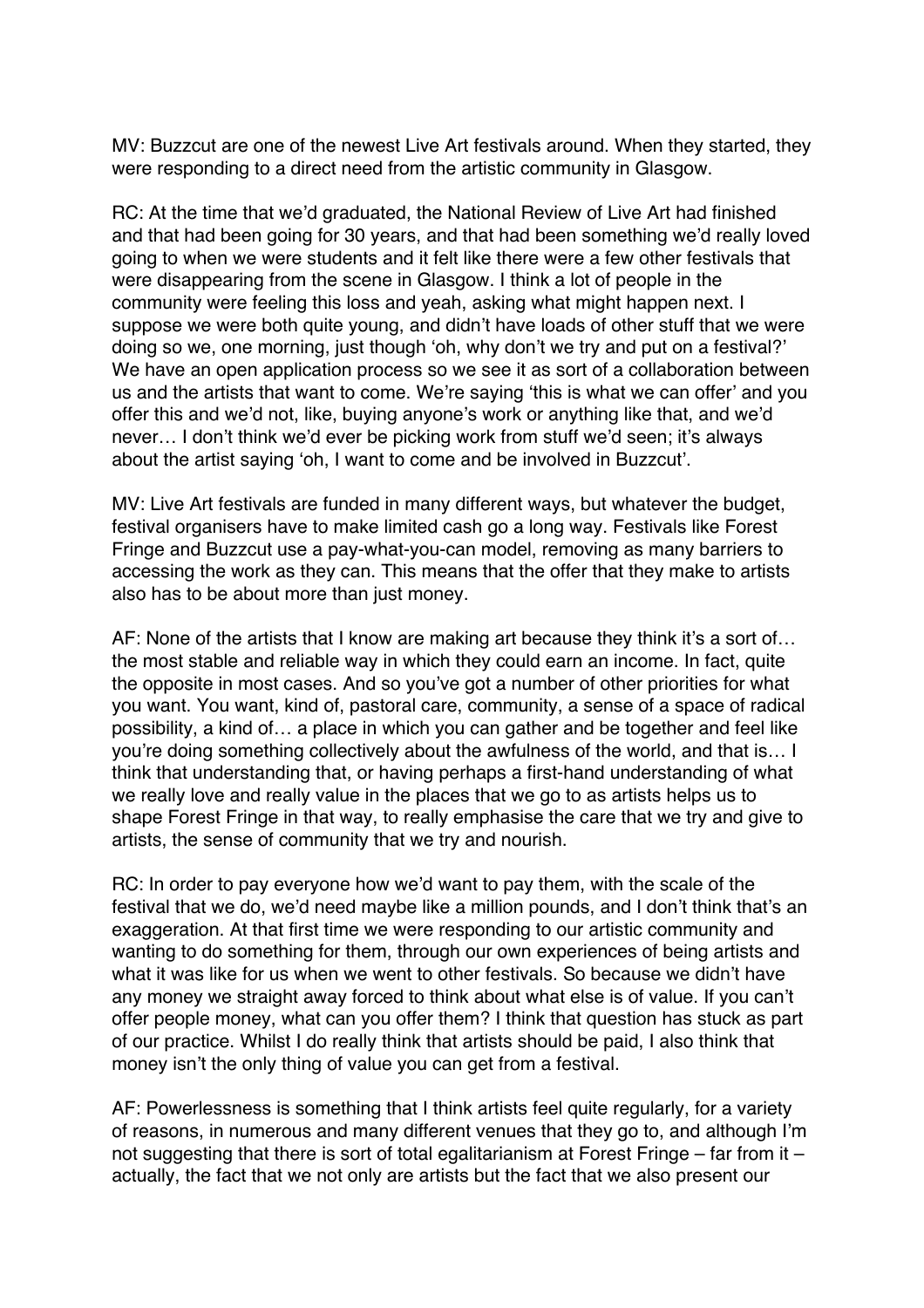work at that venue, I think hopefully creates a… does something to undermine the kind of power imbalance in any kind of programmer-producer-artist relationship. It doesn't matter how badly you think your show went, you know that you can come and see my show the next day and it will probably go equally badly and we'll all end up feeling much more on a kind of equilibrium.

MV: While Forest Fringe takes place in one venue – the Out of the Blue Drill Hall in Leith – The Sick of the Fringe supports artists in Edinburgh by navigating the wider festival programme, making connections between performance works taking place all over the city, and starting a wider conversation.

BL: We started Sick of the Fringe last year, in Edinburgh, to try to chart and to promote some of the best work that's happening around health and illness and disability at the Edinburgh Fringe Festival. It was my opinion… I'd been up in Edinburgh for the last 8 years and I think it's a great place for people to talk about their work, but it's not a great place for people to listen to other people's ideas. When you walk down the Royal Mile you hear 'come see my show', 'come see my show', 'come see my show', 'come see my show', and I was frustrated that there was very little sharing, very little back-and-forth, very little considering of other people. And I thought this was particularly difficult for people who are doing work on the very fragile subject of the body, people's personal traumas or their personal illness, or their narrative dealing with disability and health. And so, what we wanted to do was try to change the narrative, try to change the energy from one that is competitive to one that is collaborative, and one where ideas can be shared. So this was the first, initial impulse of The Sick of The Fringe. The other major impulse that we had with The Sick of The Fringe was to try to make the work that happened in Edinburgh in the month of August, potentially under a staircase or upstairs in a pub, to be relevant and to continue beyond August. While there are many people who go to Edinburgh for professional advantage, to book a tour etc, a lot of those pieces don't exist, but unfortunately, I think the great tragedy is that we lose the ideas that people have brought with them, and it doesn't mean that every show is great at the fringe and deserves a tour, but it means that the dedication and the time and the thinking that people have done deserve to be seen beyond the singular audience or beyond that singular venue. The Sick of The Fringe came from a very natural, natural artistic place for me, which was that I experienced difficulty talking about my body to venues, to audiences etc, and I think I've broken through a little bit about that, but I want to create a bigger community, a broader community, a more inclusive, accessible community that will increase the amount of narratives that society is hearing, and then make those narratives *better*.

RC: In our third festival we moved to the Pearce Institute in Govan which is a building that's been a community centre for over a hundred years, this beautiful big building. It felt right to be there for lots of reasons, partly because it is a community centre and I think, sort of, that's quite symbolic in terms of what we want to think about. Buzzcut is about community, it's about communal action. Being there, and in Govan, we of course didn't want to feel like we were just coming in and doing this festival and then leaving and so across the few years that we've been there we've had different projects that have run in the area and we've just tried to meet as many